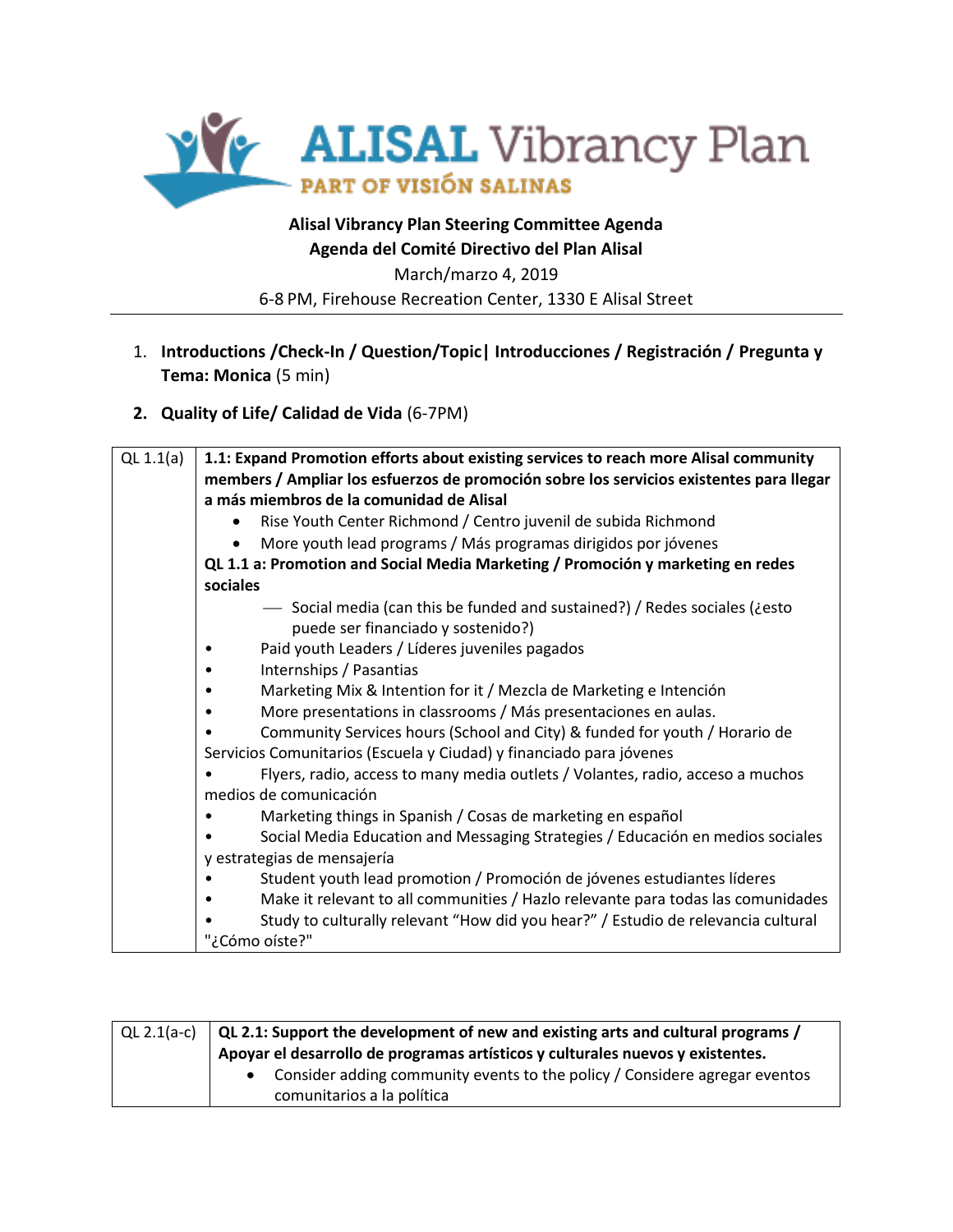|               | QL 2.1a: Expand Arts- Based Partnerships / Ampliar las asociaciones basadas en las                         |
|---------------|------------------------------------------------------------------------------------------------------------|
|               | artes                                                                                                      |
|               | Free or low-cost arts programs for youth / Programas de arte gratuitos o de<br>$\bullet$                   |
|               | bajo costo para jóvenes                                                                                    |
|               |                                                                                                            |
|               | QL 2.1b: Create a Network of Arts Groups / Crear una red de grupos de arte                                 |
|               | In addition: one stop shops for youth with organized funding / Además:                                     |
|               | ventanilla única para jóvenes con financiación organizada                                                  |
|               | Connect higher education art programs to network / Conectar programas de<br>$\bullet$                      |
|               | arte de educación superior a la red                                                                        |
|               |                                                                                                            |
|               | Not make a formal art program for youth / No hacer un programa de arte<br>$\bullet$<br>formal para jóvenes |
|               |                                                                                                            |
|               | QL 2.1c: Increase Public Art Opportunity Sites / Aumentar los sitios de oportunidad de<br>arte público     |
|               |                                                                                                            |
|               | Health and Safety reliable funding / Financiamiento confiable de salud y<br>٠<br>seguridad                 |
|               | Increase school programs as well as after-school programs in all the schools /<br>$\bullet$                |
|               | Aumentar los programas escolares, así como los programas después de la                                     |
|               | escuela en todas las escuelas                                                                              |
|               |                                                                                                            |
| QL $2.2(a-b)$ | QL 2.2a: Identify Public Art Opportunity Sites / Identificar sitios de oportunidad de                      |
|               | arte público                                                                                               |
|               | More public art sites / Más sitios de arte público                                                         |
|               |                                                                                                            |
|               | QL 2.2b: Commission culturally Relevant Art in Public / Comisión de arte                                   |
|               | culturalmente relevante en público                                                                         |
|               | Encourage ownership by community members to reduce vandalism / Fomentar                                    |
|               | la propiedad de los miembros de la comunidad para reducir el vandalismo                                    |
|               |                                                                                                            |
| QL $2.3(a-b)$ | QL 2.3: Encourage and support opportunities for all Alisal residents and providers to                      |
|               | experience art / Alentar y apoyar oportunidades para que todos los residentes y                            |
|               | proveedores de Alisal experimenten arte                                                                    |
|               | • Have the City of Salinas as promoters/facilitators of arts and events / Tener a la                       |
|               | Ciudad de Salinas como promotores / facilitadores de artes y eventos                                       |
|               | Have youth internships opportunity / Tener oportunidad de pasantías juveniles<br>٠                         |
|               | QL 2.3a: Identify a Variety of Art Spaces for Training, Display, and Performance /                         |
|               | Identifique una variedad de espacios de arte para entrenamiento, exhibición y<br>desempeño                 |
|               | Encourage businesses to host art murals on their buildings / Alentar a las                                 |
|               | empresas a albergar murales de arte en sus edificios                                                       |
|               | Add, create or repurpose for all arts / Añadir, crear o reutilizar para todas las<br>$\bullet$             |
|               | artes                                                                                                      |
|               |                                                                                                            |
|               | QL 2.3b: Support the Public Art Commission / Apoyar la Comisión de Arte Público                            |
|               | Focus only on local artists / Centrarse solo en artistas locales                                           |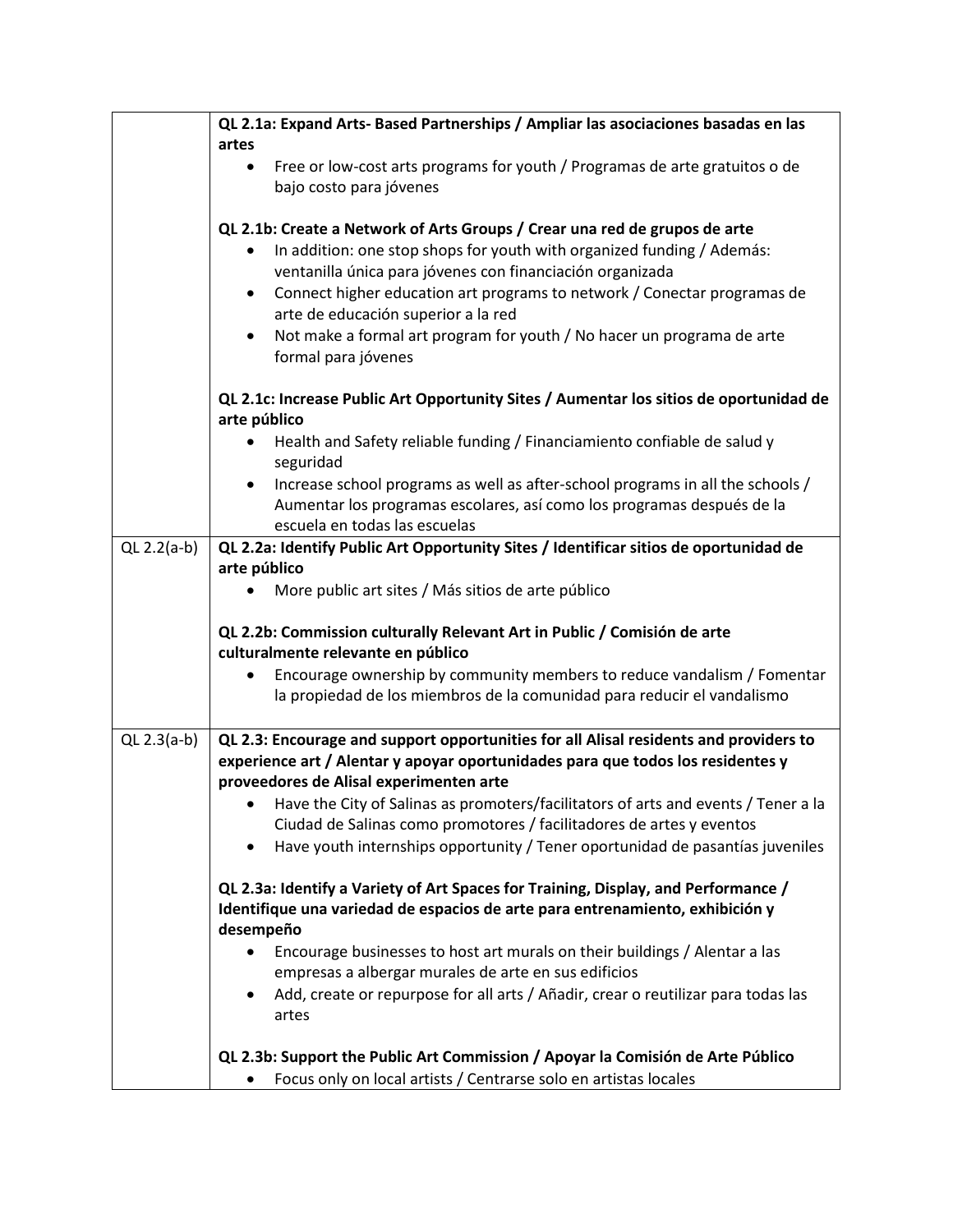| Focus on art that tells the story of all the individuals that have contributed to |
|-----------------------------------------------------------------------------------|
| the City of Salinas / Concéntrese en el arte que cuenta la historia de todas las  |
| personas que han contribuido a la Ciudad de Salinas                               |
|                                                                                   |

| QL $3.1(a-b)$ | QL 3.1: Institutionalize and promote youth participation in City and community<br>decision-making                                                                                                                                 |
|---------------|-----------------------------------------------------------------------------------------------------------------------------------------------------------------------------------------------------------------------------------|
|               | Adding city youth council with leadership developed<br>$\bullet$                                                                                                                                                                  |
|               | Supporting/partnering with other organizations registering to vote<br>$\bullet$                                                                                                                                                   |
|               | Supporting authentic youth and adult partnerships<br>$\bullet$                                                                                                                                                                    |
|               | QL 3.1a: Increase Opportunities for Youth to Engage with Lead Civic Processes<br>Make community decision-making more youth friendly (activities)<br>٠<br>(Priority) Support scholarships for youth civically engaged<br>$\bullet$ |
|               | Support in the promotion of opportunities (transportation, money, youth,<br>$\bullet$<br>reunions, city bus passes)                                                                                                               |
|               | QL 3.1b: (Priority) Support Youth Leadership Programs                                                                                                                                                                             |
|               | (Priority) Intergenerational programming between seniors and youth<br>$\bullet$                                                                                                                                                   |
|               | Support in promotion of existing groups/programming that works<br>$\bullet$                                                                                                                                                       |
| QL $3.2(a-d)$ | QL 3.2: Cultivate partnerships to support community health and recreation                                                                                                                                                         |
|               | Extended partnerships with local colleges (Hartnell, CSUMB)                                                                                                                                                                       |
|               | (Priority) Joint use: City support with liability to use school green spaces<br>$\bullet$                                                                                                                                         |
|               | Support other interest programming for youth (dance, band)<br>$\bullet$                                                                                                                                                           |
|               | Develop partnerships with organizations providing other programming (arts)<br>$\bullet$                                                                                                                                           |
|               | Partnerships with schools to advance/support STEM education<br>$\bullet$                                                                                                                                                          |
|               | QL 3.2a: Expand Educational Partnerships                                                                                                                                                                                          |
|               | Include age specific curriculum for civic engagement/leadership for K-12<br>$\bullet$                                                                                                                                             |
|               | Collaborate with organizations to implement curriculum (City parks and Rec)<br>$\bullet$                                                                                                                                          |
|               | Associate with the schools to create changes around the schools and inspired<br>$\bullet$                                                                                                                                         |
|               | more participation between the community and the schools                                                                                                                                                                          |
|               | QL: 3.2b: (Priority) Develop Joint-Use Agreements                                                                                                                                                                                 |
|               | (Priority) Expand after-school programming                                                                                                                                                                                        |
|               | Promote idea that schools are community centers<br>$\bullet$                                                                                                                                                                      |
|               | QL 3.2d: Develop Community Hubs                                                                                                                                                                                                   |
|               | Support consolidation of youth center and juvenile hall to repurpose space<br>$\bullet$                                                                                                                                           |
|               | (Priority) A location where there can be noise                                                                                                                                                                                    |

| $\vert$ QL 4.1(b) | QL 4.1b: Build Park Shade Structures |
|-------------------|--------------------------------------|
|                   | Add trees to substitute as shade     |
|                   | Create/include community gardens     |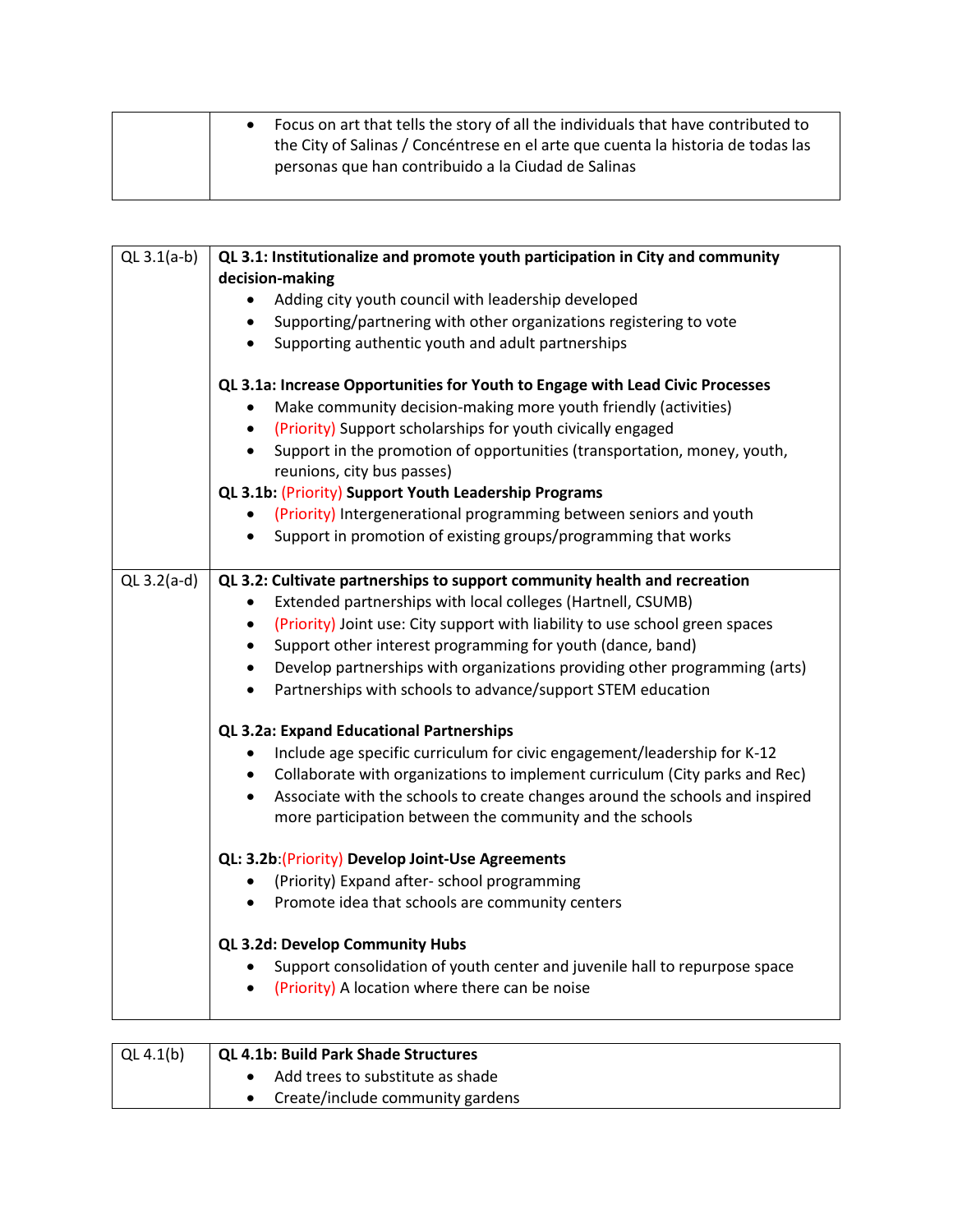| QL $4.2(a)$ | QL 4.2: Promote diverse opportunity for wellness and exercise in the Alisal's parks<br>and recreation facilities.<br>Clarify who will be selling healthy options: Will City create incentives for healthy<br>٠<br>snacks selling vendors? Unregulated? Free snacks?                                                                                                                                                                                                                                                                                                            |
|-------------|--------------------------------------------------------------------------------------------------------------------------------------------------------------------------------------------------------------------------------------------------------------------------------------------------------------------------------------------------------------------------------------------------------------------------------------------------------------------------------------------------------------------------------------------------------------------------------|
|             | QL 4.2a: Increase availability of healthy Snacks in Parks and Recreation Facilities<br>To provide a snack to the individuals so they can eat something when don't<br>have anything to eat with them<br>Define who defines guidelines for "healthy snacks"<br>٠                                                                                                                                                                                                                                                                                                                 |
| QL $4.4(a)$ | QL 4.4c: Develop a Parks after Dark<br>Adding wording that makes "organized programs more explicit (adding wording<br>that does not make it seem like we will turn on park lights and keep park<br>unattended<br>Include increasing library hours (library open until 10pm)<br>What does the City mean by safety? Specify if safety means features such as<br>$\bullet$<br>emergency phones, lighting? But not focused on police as solution.<br>Creating a park watch by community members<br>Diverse programs for Parks after Dark to include (sports and arts)<br>$\bullet$ |

# **3. Community Health & Safety** (7-8PM) **Meeting Date/Fecha de Junta: 3/11/2019**

**GOAL/META #1:** ENSURE THAT STREETS, PARKS, AND PUBLIC SPACES IN THE ALISAL FEEL SAFE AND WELL-LIT./ *ASEGÚRAR DE QUE LAS CALLES, PARQUES Y ESPACIOS PÚBLICOS DE LA ALISAL SE SIENTAN SEGUROS Y ESTÉN BIEN ILUMINADOS.*

| <b>HS 1.1a</b> | -Not just focus on high crimes but on visibility needs. /No sólo centrarse en los delitos altos, |
|----------------|--------------------------------------------------------------------------------------------------|
|                | sino en las necesidades de visibilidad.                                                          |
|                | -Focus on pathways to meeting places./ Centrarse en los caminos a lugares de reunión.            |
| HS 1.1b        | -Lighted recreation areas. /áreas de recreación iluminadas                                       |
|                | -Add to department/org neighborhood watch/Agregar a departamento/org 'vigilancia de              |
|                | vecindad'                                                                                        |
| <b>HS 1.1c</b> | -Street posts should have contact info to report any streets that need repairing./Las            |
|                | publicaciones en la calle deben tener información de contacto para reportar cualquier calle      |
|                | que necesite reparación.                                                                         |
| HS 1.1e        | -Set usage goals or mandate/ Establecer objetivos de uso o mandato                               |
|                | -Solar Lighting/Iluminación solar                                                                |
| <b>HS 1.1f</b> | -Make sure Salinas Connect is in Spanish/ Asegurar que la aplicación de 'Salinas Connect'        |
|                | este en español                                                                                  |
|                | -Incentivize Use/Incentivar uso                                                                  |
|                | -More flashing crosswalks/ Más cruces de peatones que parpadean                                  |
| HS 1.1g        | - Increase flashing crosswalks/ Más cruces de peatones que parpadean                             |
|                | -Prioritize schools for pedestrian Safety/ Priorizar escuelas para seguridad peatonal            |
|                | -Safe routes to schools/ Rutas seguras a las escuelas                                            |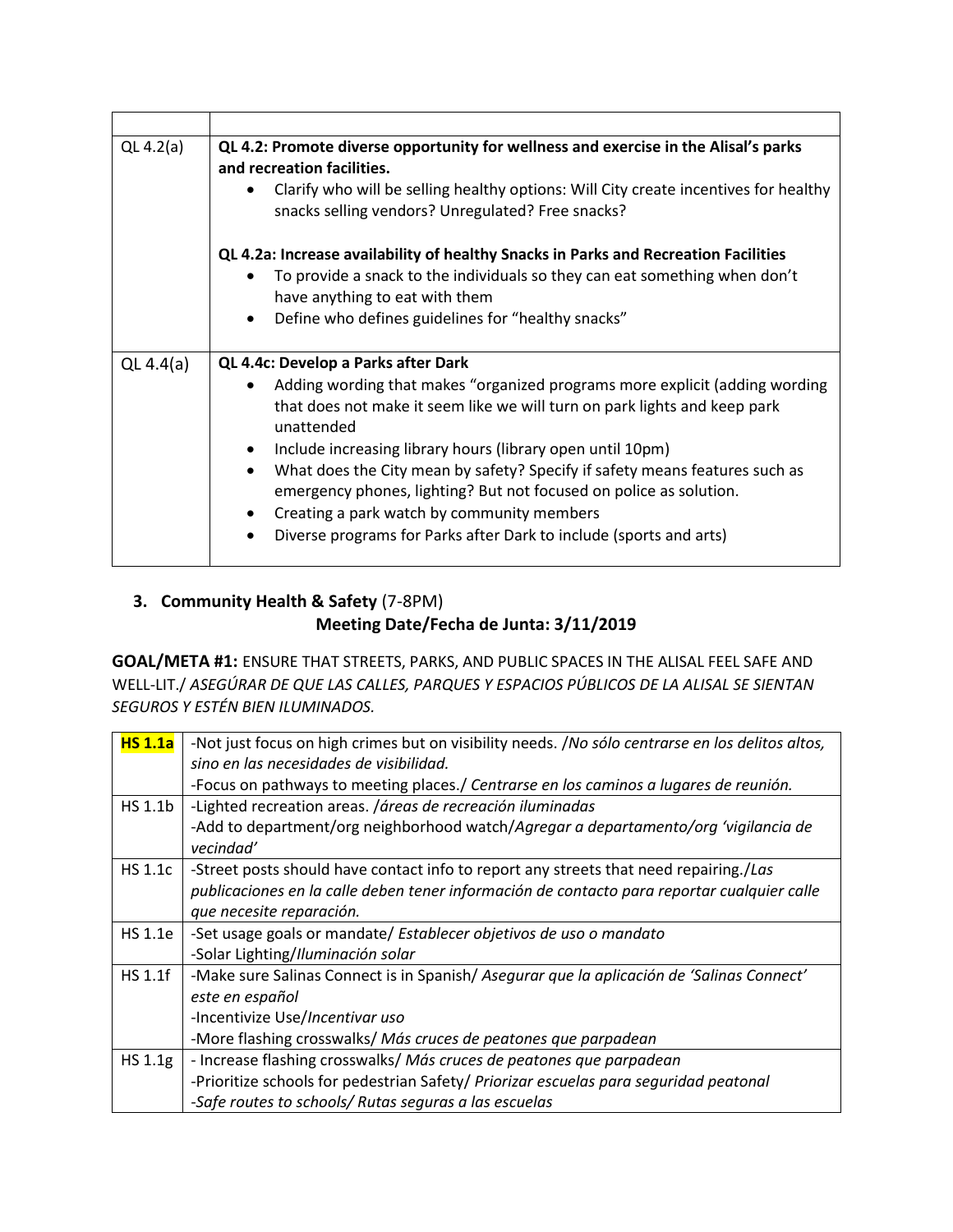|                | -Gas tax only be utilize for streets of Salinas city and Monterey County / El impuesto de    |
|----------------|----------------------------------------------------------------------------------------------|
|                | gasoline debria ser utilizado en calles de la Ciudad de Salinas y el Condado de Monterey     |
|                | -What is included in the outline called out in this sub-goal?/ ¿Qué se incluye en el esquema |
|                | que se ha llamado en este sub-objetivo?                                                      |
| HS 1.1h        | -High priority (Prioridad Alta)                                                              |
| <b>HS 1.2a</b> | -Have it be youth led!/ Hazerlo dirigido por jóvenes                                         |
|                | -Good Idea but implementation isnt clear, why or how is code enforcement involved./          |
|                | Buena idea, pero la implementación no está clara, por qué o cómo se involucra la aplicación  |
|                | de código.                                                                                   |
|                | -Overlaps with other goals/ Solapamientos con otros objetivos                                |
|                | -New Idea: Adding blue light buttons to call for Safety (1.2)/ Nueva idea: Añadir botones de |
|                | luz azul para llamar a seguridad(1.2)                                                        |
| <b>HS 1.2c</b> | Lift up / Levantar                                                                           |
|                | GOAL/META #2: CREATE BEAUTIFUL AND ACTOVE PUBLIC SPACES THAT SUPPORT SOCIAL                  |
|                | INTERACTION, ACTIVE LIFESTYLES, AND CULTURAL CELEBRATION/ CREAR ESPACIOS PÚBLICOS            |
|                | HERMOSOS Y ACTIVOS QUE APOYEN LA INTERACCIÓN SOCIAL, LOS ESTILOS DE VIDA ACTIVOS Y LA        |
|                | CELEBRACIÓN CULTURAL                                                                         |
| <b>HS 2.1a</b> | -Increase Connectivity of local nearby, parks, schools, and/or public space/Aumentar la      |
|                | conectividad de los locales cercanos, parques, escuelas, y/o espacio público                 |
|                | -Increase Connectivity to Carr Lake/ Aumentar la conectividad a Carr Lake                    |
| HS 2.1b        | -Recurrent maintenance/Manteniemiento recurrente                                             |
| <b>HS 2.1c</b> | -Budgeting-->Translated to social & community capital(2.2b & 2.2F)/ Presupuestar-->          |
|                | traducido al capital social y comunitario (2.2 b & 2.2 F)                                    |
|                | -Needs to be more specific/Necesita ser más especifico                                       |
| <b>HS 2.1d</b> | -Increase frequency of Ciclovia event and rotate neighborhoods/ Aumentar la frecuencia del   |
|                | evento Ciclovia y rotar vecindarios                                                          |
| <b>HS 2.2a</b> | -Include shade and high visibility within flexible public spaces/Incluir sombra y alta       |
|                | visibilidad en espacios públicos flexibles                                                   |
|                | -Design a flexible space/Diseñar un espacio flexible                                         |
|                | -Create an Annual Community Calendar/ Crear un calendario anual de la comunidad              |
| <b>HS 2.2b</b> | -Create mix of spaces/Crear mixto de espacio                                                 |
|                | -Community or Cultural events/ Eventos de la Comunidad o Culturales                          |
| <b>HS 2.2c</b> | -Evaluate what programs and when/Evaluar cuales programas y cuando                           |
| <b>HS 2.2d</b> | -Plaza Center/Centro de Plaza                                                                |
|                | -Beautify Trash cans; Small things big difference/ Embellecer los botes de basura; Cosas     |
|                | pequeñas hacen mucha diferencia                                                              |
| <b>HS 2.2e</b> | -Connecting with existing providers and organizations to increase promotion and              |
|                | reach/Conectar con proveedores y organizaciones existentes para aumentar la promoción y      |
|                | el alcance                                                                                   |
|                | -Newsletter is an option/ Un Boletín es una opcion                                           |
| <b>HS 2.2f</b> | -Opening communication between City and Non-profits/Abrir la comunicación entre la           |
|                | Ciudad y ogranizaciónes sin lucro                                                            |
|                | -Work with schools to create more programs/ Trabajar con las escuelas para crear mas         |
|                | programas                                                                                    |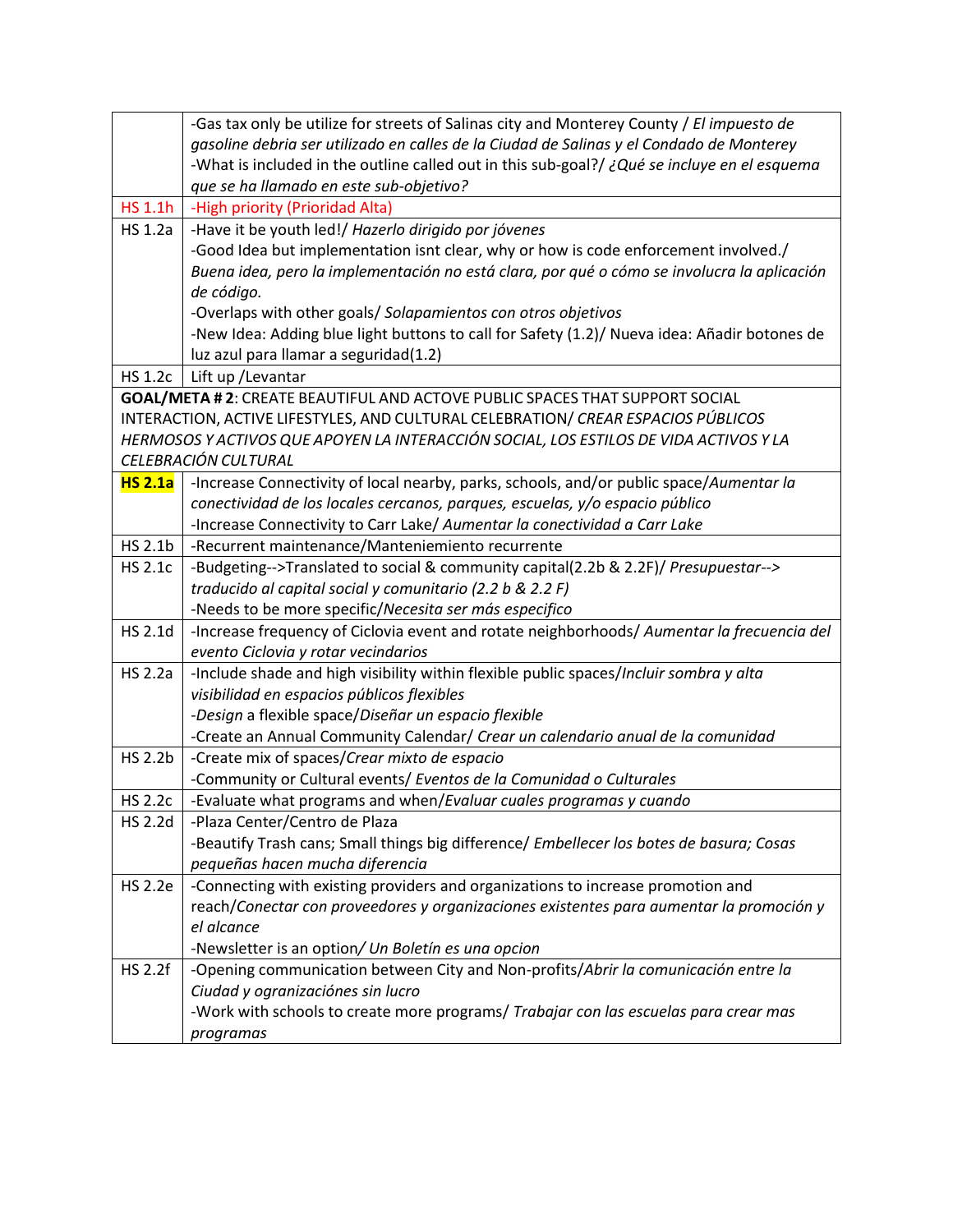**GOAL/META # 3:** ENSURE THE ALISAL HAS STRUCTURES, PROGRAMS, AND RESOURCES TO IMPROVE COMMUNITY SAFETY AND CIVIC ENGAGEMENT. / *ASEGÚRAR QUE EL ALISAL TIENE ESTRUCTURAS, PROGRAMAS, Y RECURSOS PARA MEJORAR LA SEGURIDAD COMUNITARIA Y EL COMPROMISO CÍVICO.*

### **\*PRIORITY/***PRIORIDAD*

\*additions/addiciones

#### \*questions-removal/preguntas-quitar

| <b>HS 3.1a</b> | -Name change for neighborhood watch                                                   |
|----------------|---------------------------------------------------------------------------------------|
|                | Creates fear among residents                                                          |
|                | Members of watch created fear w/ neighbors<br>$\bullet$                               |
|                | • Not associated with police, unless it's something serious (solve own problems)      |
|                | -Neighborhood Committee made up of only residents                                     |
|                | -"Guardian Angels"                                                                    |
|                | -Safety from police officers as well                                                  |
|                | -Redefining "Safety"                                                                  |
|                | -Great focusing less on searching for crime and more on community ownership.          |
|                | -Evolve "neighborhood watch" to be more inclusive                                     |
| <b>HS 3.1b</b> | -Committee to have access to staff that can do investigations                         |
| <b>HS 3.1c</b> | -What is this?                                                                        |
| <b>HS 3.1d</b> | *priority/ no comments                                                                |
| <b>HS 3.2a</b> | -Needs specific examples                                                              |
|                | -Police officers need to know Spanish or take Spanish classes                         |
|                | -Word change- remove "crime"                                                          |
|                | -New action---> Invest in Prevention programs and efforts that address root causes to |
|                | incarceration.                                                                        |
|                | -Youth leadership Pathways                                                            |
| <b>HS 3.2c</b> | *priority                                                                             |
| <b>HS 3.2d</b> | *priority                                                                             |
|                | -Police officers volunteer a few hours a week in community                            |
|                | -Friendlier approach                                                                  |
|                | -Follow through on asks from community during engagement (I.e. no green space is      |
|                | included in SPD Building; there was no follow through)                                |
| <b>HS 3.2e</b> | -need to have an innovative crisis team                                               |
|                | -behavioral health, mental health                                                     |
|                | -embedded in department                                                               |
|                | -All responders be culturally competent and bilingual and from the area to better     |
|                | communicate with dispatchers/police/services                                          |
| <b>HS 3.2h</b> | -Pathways for youth to become police officers ---> Police Officers from own community |
|                | -Include informed trauma & healing                                                    |
|                | -engage community in types of training                                                |
|                | Learn from residents as part of humility and racial equity training                   |
| <b>HS 3.2i</b> | *Priority                                                                             |
|                | -Take out "tips" in investigations                                                    |
|                | Need to be culturally inclusive that supports Alisal                                  |
| <b>HS 3.3a</b> |                                                                                       |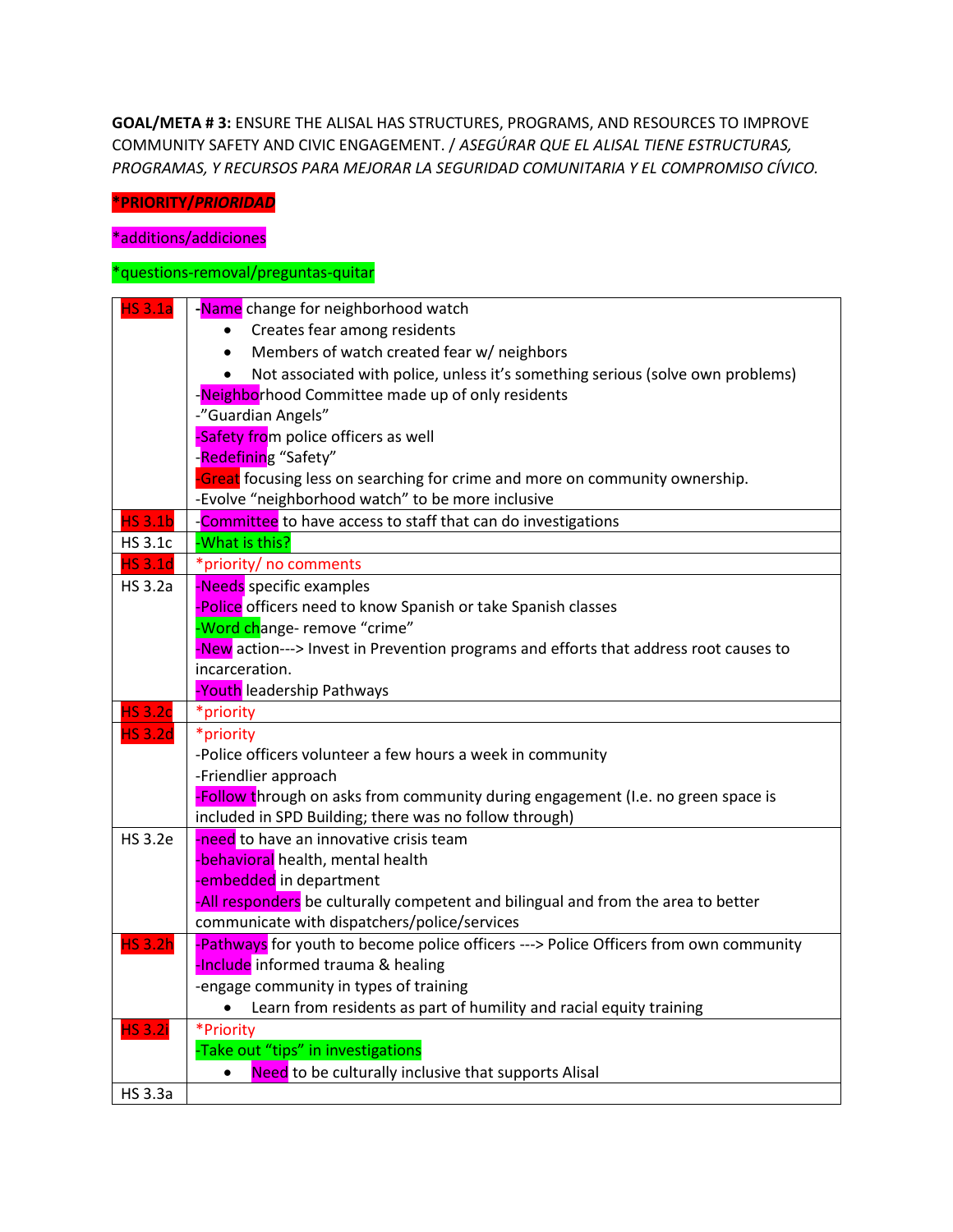|                     | <b>HS 3.3b</b>   Work with organizations to add leadership development of residents |
|---------------------|-------------------------------------------------------------------------------------|
| HS 3.3 c * Priority |                                                                                     |
|                     | -transparency of documents in language                                              |
|                     | <b>HS 3.3d</b>   Space also for action not just learning                            |
| HS3.4a              | -More hyped/relevant/ fun instead of just "I heart Salinas"                         |

## **GOAL/META #4:** EXPAND ACCESS TO AFFORDABLE, HEALTHY, CULTURALLY-APPROPRIATE, SUSTAINABLE FOOD AND BEVERAGE OPTIONS./ *AMPLÍAR EL ACCESO DE OPCIONES DE ALIMENTOS Y BEBIDAS SOSTENIBLES, SALUDABLES, CULTURALMENTE APROPIADAS.*

| <b>HS 4.1a</b> | -Community garden partner with existing organizations                                        |
|----------------|----------------------------------------------------------------------------------------------|
|                | -Collaborate with schools to have more gardens.                                              |
|                | -High School students teach us about life skills needed for college                          |
|                | -more community Gardens that include trees                                                   |
| HS 4.1b        | -Collaborate with Food Bank to orgs that already have this infrastructure                    |
|                | -Soda-tax                                                                                    |
|                | -Collaborate with the State and County to offer Medical for all utilizing the junk food tax. |
|                | -Analyze where money will go. Not have it go to Ciy/Police Dept.                             |
|                | Oppose- Not a fan but if it passes tax should not go to Public Safety, goes to AVP and Youth |
|                | Fund, HS Jobs for Youth                                                                      |
|                | Oppose- Don't like - Tax for junk food is taxing the poor, rather give them stipends for     |
|                | healthy options                                                                              |
|                | Oppose- Don't like taxes on Soda/Junk food, prefer subsidy; can't define "junk food"         |
| HS 4.1d        | -Provide funding/ partner with organizations already doing education programs                |
| HS 4.1e        | -Food Dessert Study- where are the areas with food disparities?                              |
|                | -Provide incentives for the vendors in that area.                                            |
|                | -School-based farmer's market-Great Idea                                                     |
|                | -Useful and should be ongoing and promoted                                                   |
| <b>HS4.1f</b>  | -Collaborate with Farmer's Markets to have vendors be at the CICOLVIA event and              |
|                | promote healthy foods, especially vendors who accept WIC/CalFresh and other events           |
| HS 4.1 h       | -Take advantage of Statewide legislation (e.g. refrigeration legislation for Corner Markets) |
|                | -position healthy foods in front of store                                                    |
| HS 4.1i        | -Community Kitchen can also be used for art                                                  |
|                | -helps develop employment for those interested in culinary jobs                              |
|                | -Add language "Accessible community kitchen"                                                 |
| <b>HS 4.2a</b> | -Culturally relevant classes                                                                 |
| <b>HS 4.2b</b> | -Find ways to Collaborate with county and schools to have year round Farmers Markets         |
|                | and WIC Enrollment                                                                           |
|                | -Reach out to other groups doing similar plans                                               |
|                | -Research past attempts so as to learn from pit falls. Promote/Support school gardens        |
| <b>HS 4.2c</b> | -Make this a youth led campaign                                                              |
|                | -How do you discourage consumption? Add more details on how this can be done                 |
|                | -Maybe connect with incentives for the consumer or vendor.                                   |
| <b>HS 4.2d</b> | -Gym equipment in parks and for them to be free (Gym stations)                               |
| <b>HS 4.2e</b> | -Promote street activities with a community calendar; collaborate with news outlets          |
| HS 4.2 f       | -City is flat and perfect for bicycles                                                       |
|                | -Will it be free?                                                                            |